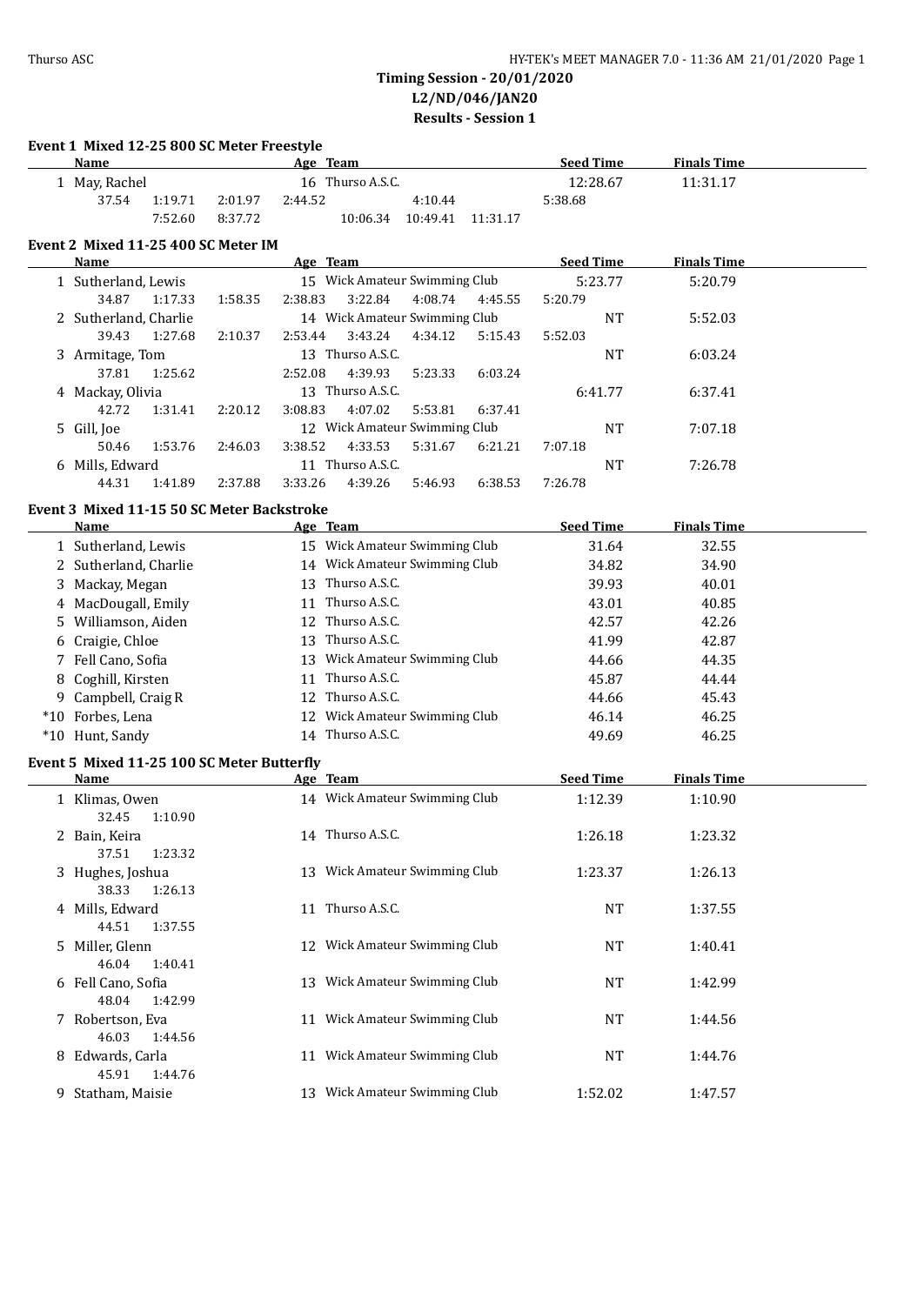#### **(Event 5 Mixed 11-25 100 SC Meter Butterfly)**

| <b>Name</b>                                                        | Age Team                          | <b>Seed Time</b> | <b>Finals Time</b> |  |
|--------------------------------------------------------------------|-----------------------------------|------------------|--------------------|--|
| 10 Campbell, Grace<br>1:48.65<br>52.70                             | 12 Thurso A.S.C.                  | NΤ               | 1:48.65            |  |
| 11 Edwards, Owen<br>1:49.03<br>47.01                               | Wick Amateur Swimming Club<br>13. | NT               | 1:49.03            |  |
| 12 Campbell, Craig R<br>1:55.33<br>52.49                           | 12 Thurso A.S.C.                  | <b>NT</b>        | 1:55.33            |  |
| --- Edwards, Rhys<br>Alternating movement of legs or feet<br>$  -$ | Wick Amateur Swimming Club<br>13. | NT               | DQ                 |  |

50.61

#### **Event 6 Mixed 16-25 50 SC Meter Breaststroke**

| <b>Name</b>                                   |         | Age Team                                 | <b>Seed Time</b> | <b>Finals Time</b> |  |
|-----------------------------------------------|---------|------------------------------------------|------------------|--------------------|--|
| 1 Campbell, Andrew                            |         | 16 Thurso A.S.C.                         | 39.59            | 38.37              |  |
| 2 Williamson, Amy                             |         | 16 Wick Amateur Swimming Club            | 39.06            | 39.35              |  |
| 3 Cormack, Emma                               |         | 16 Thurso A.S.C.                         | 43.62            | 42.18              |  |
| Event 7 Mixed 11-25 200 SC Meter Breaststroke |         |                                          |                  |                    |  |
| Name                                          |         | Age Team                                 | <b>Seed Time</b> | <b>Finals Time</b> |  |
| 1 Sutherland, Lewis<br>38.67<br>1:22.56       | 2:07.08 | 15 Wick Amateur Swimming Club<br>2:50.11 | 2:49.98          | 2:50.11            |  |
| 2 Yatsiuta, Mykhailo                          |         | 14 Thurso A.S.C.                         | <b>NT</b>        | 3:15.86            |  |
| 42.59<br>1:31.58                              | 2:23.26 | 3:15.86                                  |                  |                    |  |
| 3 Morgan, Innes                               |         | 15 Thurso A.S.C.                         | 3:08.48          | 3:19.01            |  |
| 45.02<br>1:35.75                              | 2:28.16 | 3:19.01                                  |                  |                    |  |
| 4 Statham, Maisie                             |         | 13 Wick Amateur Swimming Club            | 3:37.39          | 3:33.91            |  |
| 49.72<br>1:43.27                              | 2:38.46 | 3:33.91                                  |                  |                    |  |
| 5 Mackay, Olivia                              |         | 13 Thurso A.S.C.                         | 3:37.59          | 3:36.65            |  |
| 52.31<br>1:48.74                              | 2:44.65 | 3:36.65                                  |                  |                    |  |
| 6 Gill, Joe                                   |         | 12 Wick Amateur Swimming Club            | <b>NT</b>        | 3:39.22            |  |
| 52.17<br>1:49.22                              | 3:39.22 |                                          |                  |                    |  |
| 7 Armitage, Jed                               |         | 12 Thurso A.S.C.                         | <b>NT</b>        | 3:43.61            |  |
| 51.73<br>1:49.28                              | 2:47.44 | 3:43.61                                  |                  |                    |  |
| 8 Robertson, Eva                              |         | 11 Wick Amateur Swimming Club            | <b>NT</b>        | 3:45.62            |  |
| 53.25<br>1:50.76                              | 2:50.51 | 3:45.62                                  |                  |                    |  |
| 9 Craigie, Chloe                              |         | 13 Thurso A.S.C.                         | 3:42.44          | 3:46.10            |  |
| 52.04<br>1:50.64                              | 2:50.03 | 3:46.10                                  |                  |                    |  |
| 10 Williamson, Aiden                          |         | 12 Thurso A.S.C.                         | <b>NT</b>        | 3:51.69            |  |
| 54.56<br>1:53.40                              | 2:53.88 | 3:51.69                                  |                  |                    |  |
| 11 McNeill, Ryan                              |         | 13 Wick Amateur Swimming Club            | <b>NT</b>        | 3:54.29            |  |
| 53.22<br>1:52.20                              | 2:53.54 | 3:54.29                                  |                  |                    |  |
| 12 Hunt, Sandy                                |         | 14 Thurso A.S.C.                         | NT               | 4:22.74            |  |
| 56.05<br>2:04.15                              | 3:13.34 | 4:22.74                                  |                  |                    |  |

#### **Event 9 Mixed 11-15 100 SC Meter Backstroke**

| Name                  |         |     | Age Team                      | <b>Seed Time</b> | <b>Finals Time</b> |
|-----------------------|---------|-----|-------------------------------|------------------|--------------------|
| 1 Mill, Emma          |         |     | 15 Wick Amateur Swimming Club | 1:09.86          | 1:10.12            |
| 33.08                 | 1:10.12 |     |                               |                  |                    |
| 2 Sutherland, Charlie |         |     | 14 Wick Amateur Swimming Club | 1:15.29          | 1:16.00            |
| 37.36                 | 1:16.00 |     |                               |                  |                    |
| 3 Hughes, Joshua      |         | 13. | Wick Amateur Swimming Club    | 1:20.56          | 1:23.84            |
| 41.44                 | 1:23.84 |     |                               |                  |                    |
| 4 Mill. Kate          |         | 13. | Wick Amateur Swimming Club    | 1:25.42          | 1:24.79            |
| 40.17                 | 1:24.79 |     |                               |                  |                    |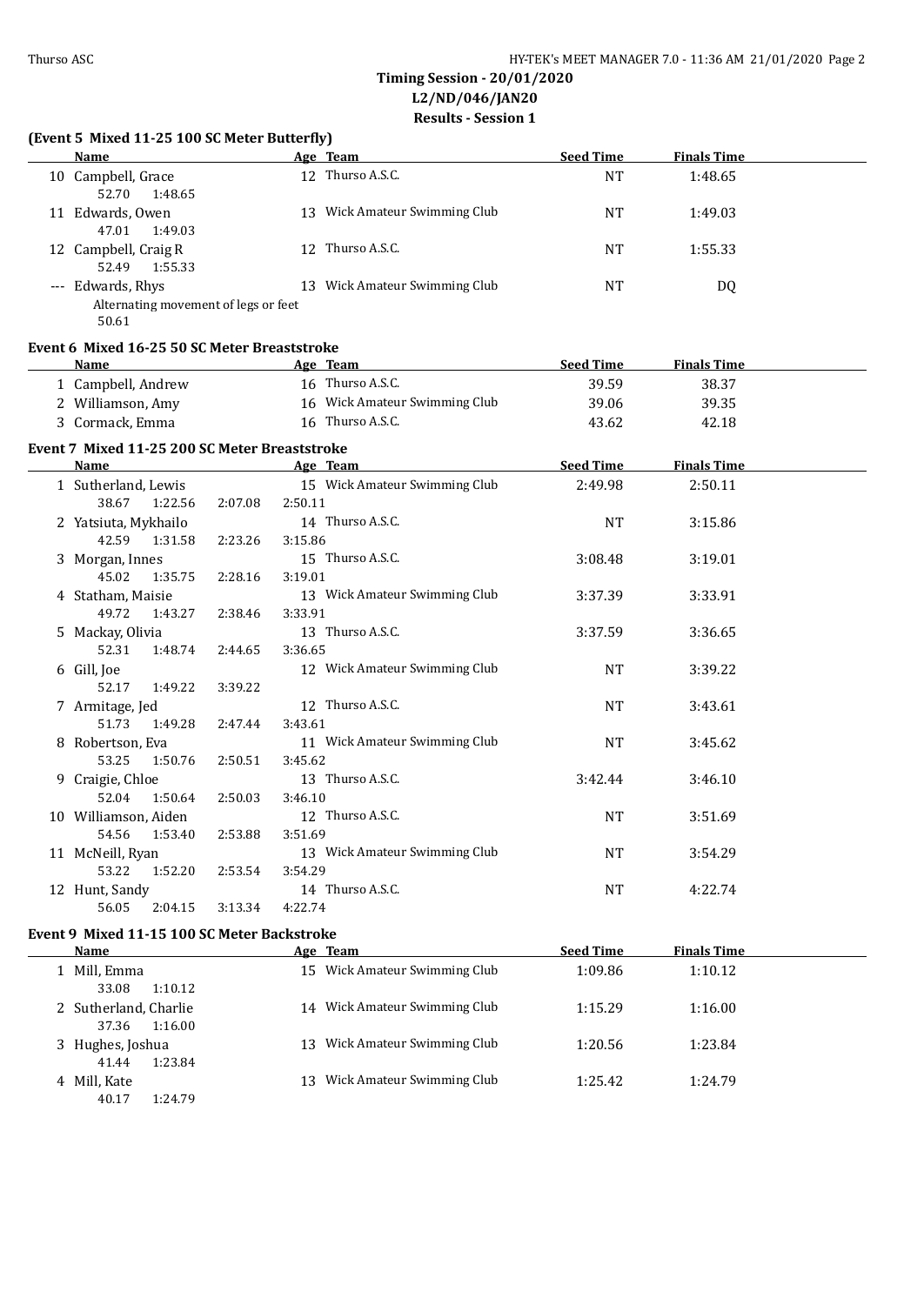#### **(Event 9 Mixed 11-15 100 SC Meter Backstroke)**

| <b>Name</b>                                | Age Team                      | <b>Seed Time</b> | <b>Finals Time</b> |  |
|--------------------------------------------|-------------------------------|------------------|--------------------|--|
| 5 Gunn, Joanna                             | 14 Wick Amateur Swimming Club | 1:24.28          | 1:26.04            |  |
| 6 Yatsiuta, Mykhailo<br>42.76<br>1:28.23   | 14 Thurso A.S.C.              | 1:56.43          | 1:28.23            |  |
| 7 MacDougall, Emily<br>43.25<br>1:29.38    | 11 Thurso A.S.C.              | NT               | 1:29.38            |  |
| 8 Armitage, Jed<br>42.98<br>1:29.95        | 12 Thurso A.S.C.              | <b>NT</b>        | 1:29.95            |  |
| 9 Miller, Glenn<br>45.03<br>1:30.54        | 12 Wick Amateur Swimming Club | <b>NT</b>        | 1:30.54            |  |
| 10 McNeill, Erin<br>43.25<br>1:30.67       | 14 Wick Amateur Swimming Club | 1:33.70          | 1:30.67            |  |
| 11 May, Shannon<br>44.62<br>1:31.59        | 13 Thurso A.S.C.              | 1:41.90          | 1:31.59            |  |
| 12 Westwood, Mackenzie<br>44.44<br>1:33.51 | 11 Wick Amateur Swimming Club | <b>NT</b>        | 1:33.51            |  |
| 13 Coghill, Kirsten<br>47.15<br>1:36.67    | 11 Thurso A.S.C.              | <b>NT</b>        | 1:36.67            |  |
| 14 Edwards, Carla<br>47.10<br>1:37.59      | 11 Wick Amateur Swimming Club | <b>NT</b>        | 1:37.59            |  |
| 15 Gill, Joe                               | 12 Wick Amateur Swimming Club | 1:36.10          | 1:38.07            |  |
| 16 Edwards, Owen<br>48.45<br>1:39.16       | 13 Wick Amateur Swimming Club | 1:43.51          | 1:39.16            |  |
| 17 Statham, Maisie                         | 13 Wick Amateur Swimming Club | 2:00.46          | 1:39.98            |  |
| 18 McNeill, Ryan<br>48.29<br>1:40.06       | 13 Wick Amateur Swimming Club | 1:39.10          | 1:40.06            |  |
| 19 Fell Cano, Sofia<br>49.10<br>1:40.11    | 13 Wick Amateur Swimming Club | 1:40.24          | 1:40.11            |  |
| 20 Campbell, Grace<br>50.61<br>1:41.36     | 12 Thurso A.S.C.              | <b>NT</b>        | 1:41.36            |  |
| 21 Edwards, Rhys<br>51.62<br>1:44.64       | 13 Wick Amateur Swimming Club | 1:46.60          | 1:44.64            |  |
| 22 Mills, Edward<br>50.56<br>1:45.07       | 11 Thurso A.S.C.              | <b>NT</b>        | 1:45.07            |  |
| 23 Forbes, Lena<br>51.70<br>1:46.09        | 12 Wick Amateur Swimming Club | 1:50.79          | 1:46.09            |  |
| 24 Norburn, Cerys L<br>1:47.32<br>51.81    | 11 Thurso A.S.C.              | NT               | 1:47.32            |  |

# **Event 10 Mixed 16-25 100 SC Meter Breaststroke**

| Name             | Team<br>Age                   | <b>Seed Time</b> | <b>Finals Time</b> |  |
|------------------|-------------------------------|------------------|--------------------|--|
| Williamson, Amy  | 16 Wick Amateur Swimming Club | 1:25.12          | 1:26.95            |  |
| 1:26.95<br>39.78 |                               |                  |                    |  |

#### **Event 11 Mixed 11-15 50 SC Meter Freestyle**

| Name                  | Age Team                      | <b>Seed Time</b> | <b>Finals Time</b> |
|-----------------------|-------------------------------|------------------|--------------------|
| 1 Sutherland, Lewis   | 15 Wick Amateur Swimming Club | 26.42            | 27.67              |
| 2 Klimas, Owen        | 14 Wick Amateur Swimming Club | 28.32            | 28.44              |
| 3 Hughes, Joshua      | 13 Wick Amateur Swimming Club | 31.18            | 30.55              |
| 4 Sutherland, Charlie | 14 Wick Amateur Swimming Club | 29.97            | 30.71              |
| 5 Gunn, Joanna        | 14 Wick Amateur Swimming Club | 33.16            | 33.06              |
| 6 Yatsiuta, Mykhailo  | 14 Thurso A.S.C.              | 45.83            | 34.55              |
| 7 Mackay, Megan       | Thurso A.S.C.                 | 35.38            | 35.31              |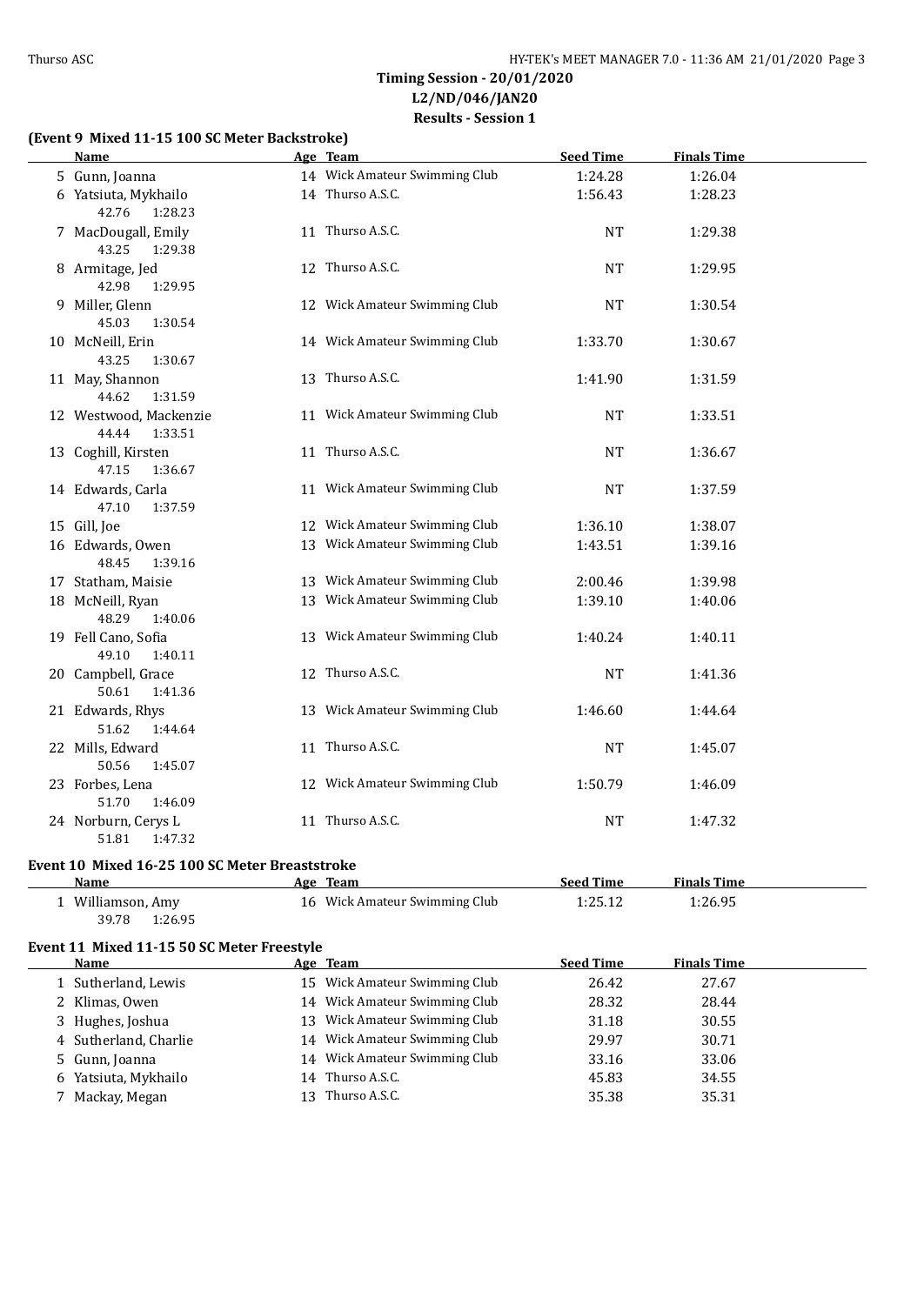### **(Event 11 Mixed 11-15 50 SC Meter Freestyle)**

| <b>Name</b>                                 |         | Age Team                      | <b>Seed Time</b> | <b>Finals Time</b> |  |
|---------------------------------------------|---------|-------------------------------|------------------|--------------------|--|
| 8 McNeill, Erin                             |         | 14 Wick Amateur Swimming Club | 36.61            | 35.61              |  |
| 9 Westwood, Mackenzie                       |         | 11 Wick Amateur Swimming Club | 36.05            | 37.25              |  |
| 10 Robertson, Eva                           |         | 11 Wick Amateur Swimming Club | 36.59            | 37.27              |  |
| 11 Craigie, Chloe                           |         | 13 Thurso A.S.C.              | 37.08            | 37.47              |  |
| 12 Campbell, Craig R                        |         | 12 Thurso A.S.C.              | 37.28            | 37.85              |  |
| 13 McNeill, Ryan                            |         | 13 Wick Amateur Swimming Club | 39.22            | 39.54              |  |
| 14 Hunt, Sandy                              |         | 14 Thurso A.S.C.              | 45.11            | 39.79              |  |
| 15 Coghill, Kirsten                         |         | 11 Thurso A.S.C.              | 39.66            | 40.00              |  |
| 16 Fell Cano, Sofia                         |         | 13 Wick Amateur Swimming Club | 39.41            | 40.14              |  |
| 17 Forbes, Lena                             |         | 12 Wick Amateur Swimming Club | 43.93            | 42.83              |  |
|                                             |         |                               |                  |                    |  |
| Event 13 Mixed 16-25 200 SC Meter IM        |         |                               |                  |                    |  |
| Name                                        |         | Age Team                      | <b>Seed Time</b> | <b>Finals Time</b> |  |
| 1 Campbell, Andrew                          |         | 16 Thurso A.S.C.              | 2:39.31          | 2:39.49            |  |
| 32.63<br>1:16.60                            | 2:02.75 | 2:39.49                       |                  |                    |  |
| 2 Williamson, Amy                           |         | 16 Wick Amateur Swimming Club | 2:44.49          | 3:01.23            |  |
| 34.59<br>1:22.56                            | 2:14.85 | 3:01.23                       |                  |                    |  |
| Event 14 Mixed 11-15 200 SC Meter Freestyle |         |                               |                  |                    |  |
| <b>Name</b>                                 |         | Age Team 1999                 | <b>Seed Time</b> | <b>Finals Time</b> |  |
| 1 Mill, Kate                                |         | 13 Wick Amateur Swimming Club | 2:34.04          | 2:40.91            |  |
| 36.85<br>1:18.33                            | 2:00.60 | 2:40.91                       |                  |                    |  |
| 2 Bain, Keira                               |         | 14 Thurso A.S.C.              | 2:51.76          | 2:43.52            |  |
| 38.27<br>1:20.03                            | 2:02.59 | 2:43.52                       |                  |                    |  |
| 3 Mackay, Megan                             |         | 13 Thurso A.S.C.              | <b>NT</b>        | 2:47.02            |  |
| 38.41<br>1:20.81                            | 2:05.05 | 2:47.02                       |                  |                    |  |
| 4 Gunn, Joanna                              |         | 14 Wick Amateur Swimming Club | 2:48.97          | 2:47.52            |  |
| 38.18<br>1:21.54                            | 2:05.54 | 2:47.52                       |                  |                    |  |
| 5 Mackay, Olivia                            |         | 13 Thurso A.S.C.              | 2:58.15          | 2:50.90            |  |
| 40.83<br>1:25.59                            | 2:10.13 | 2:50.90                       |                  |                    |  |
| 6 Hughes, Joshua                            |         | 13 Wick Amateur Swimming Club | NT               | 2:58.25            |  |
| 39.74<br>2:58.25                            |         |                               |                  |                    |  |
| 7 MacDougall, Emily                         |         | 11 Thurso A.S.C.              | NT               | 3:00.63            |  |
| 40.56<br>1:26.92                            | 2:15.29 | 3:00.63                       |                  |                    |  |
| 8 May, Shannon                              |         | 13 Thurso A.S.C.              | 3:06.22          | 3:00.92            |  |
| 41.59<br>1:27.73                            | 2:15.21 | 3:00.92                       |                  |                    |  |
| 9 McNeill, Erin                             |         | 14 Wick Amateur Swimming Club | 3:32.02          | 3:01.20            |  |
| 40.42 1:26.85                               | 2:14.87 | 3:01.20                       |                  |                    |  |
| 10 Robertson, Eva                           |         | 11 Wick Amateur Swimming Club | 3:11.11          | 3:01.82            |  |
| 44.00<br>1:31.14                            | 2:19.05 | 3:01.82                       |                  |                    |  |
| 11 Craigie, Chloe                           |         | 13 Thurso A.S.C.              | 2:55.47          | 3:02.70            |  |
| 41.57<br>1:29.45                            | 3:02.70 |                               |                  |                    |  |
| 12 Williamson, Aiden                        |         | 12 Thurso A.S.C.              | 3:20.50          | 3:02.99            |  |
| 41.90<br>3:02.99                            |         |                               |                  |                    |  |
| 13 Miller, Glenn                            |         | 12 Wick Amateur Swimming Club | NT               | 3:04.45            |  |
| 42.48<br>1:31.42                            | 2:20.88 | 3:04.45                       |                  |                    |  |
| 14 Gill, Joe                                |         | 12 Wick Amateur Swimming Club | NT               | 3:08.54            |  |
| 43.94<br>1:32.99                            | 2:23.01 | 3:08.54                       |                  |                    |  |
| 15 Campbell, Craig R                        |         | 12 Thurso A.S.C.              | 3:24.39          | 3:08.60            |  |
| 45.82<br>1:34.93                            | 2:24.77 | 3:08.60                       |                  |                    |  |
| 16 Westwood, Mackenzie                      |         | 11 Wick Amateur Swimming Club | 3:30.27          | 3:09.80            |  |
| 45.10<br>1:36.32                            | 2:26.03 | 3:09.80                       |                  |                    |  |